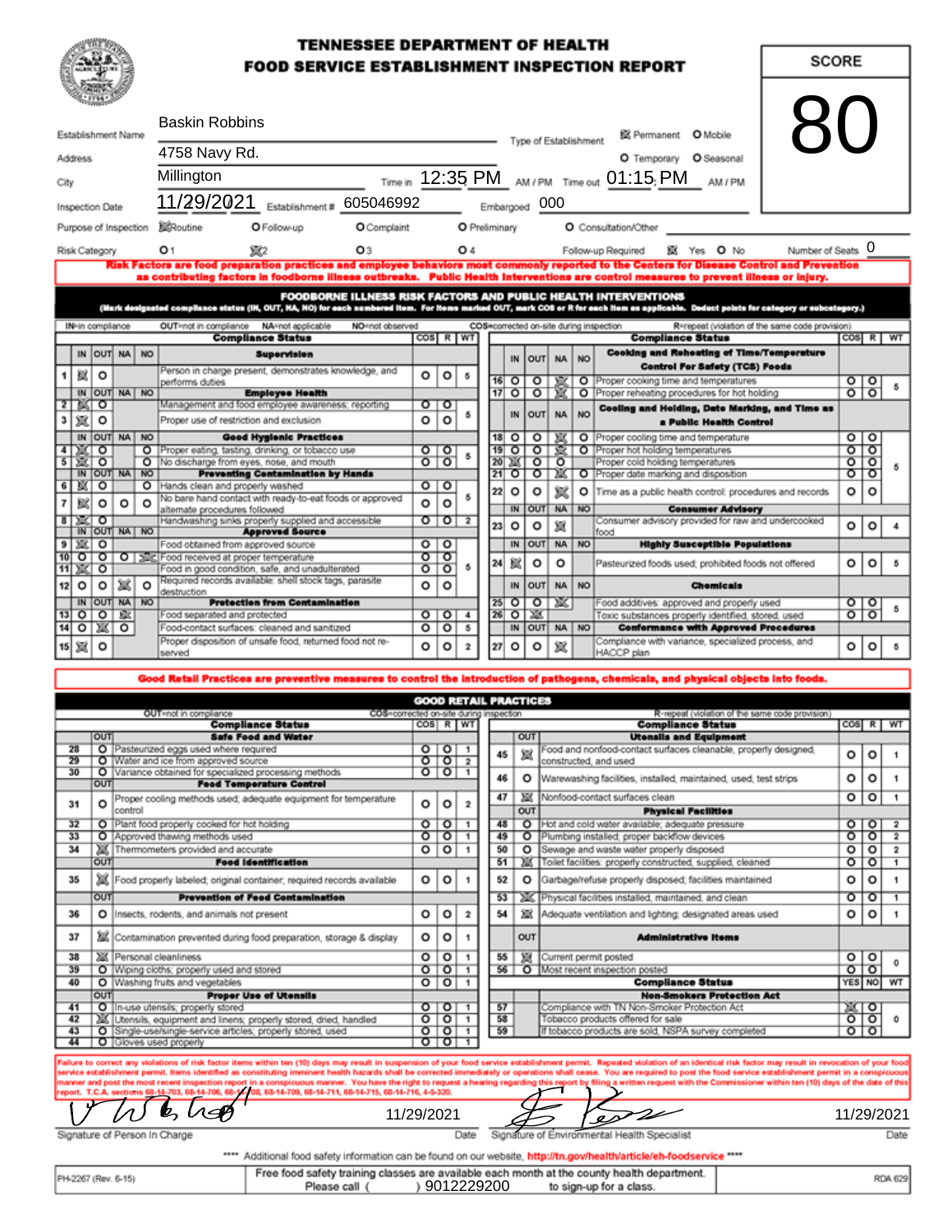#### TENNESSEE DEPARTMENT OF HEALTH DIVISION OF ENVIRONMENTAL HEALTH **FOOD INSPECTION DATA**



#### **Establishment Information**

Establishment Name: Baskin Robbins Establishment Number #: 605046992

| NSPA Survey - To be completed if #57 is "No"                                                                                                                         |  |
|----------------------------------------------------------------------------------------------------------------------------------------------------------------------|--|
| Age-restricted venue does not affirmatively restrict access to its buildings or facilities at all times to persons who are<br>twenty-one (21) years of age or older. |  |
| Age-restricted venue does not require each person attempting to gain entry to submit acceptable form of identification.                                              |  |
| "No 3moking" signs or the international "Non-3moking" symbol are not conspicuously posted at every entrance.                                                         |  |
| Garage type doors in non-enclosed areas are not completely open.                                                                                                     |  |
| Tents or awnings with removable sides or vents in non-enclosed areas are not completely removed or open.                                                             |  |
| Smoke from non-enclosed areas is infiltrating into areas where smoking is prohibited.                                                                                |  |
| Smoking observed where smoking is prohibited by the Act.                                                                                                             |  |

| <b>Warewashing Info</b> |                       |            |                          |
|-------------------------|-----------------------|------------|--------------------------|
| <b>Machine Name</b>     | <b>Sanitizer Type</b> | <b>PPM</b> | Temperature (Fahrenheit) |
| $ 3$ comp. sink         | <b>Chlorine</b>       |            |                          |

| Equipment lemperature |                                 |
|-----------------------|---------------------------------|
| <b>Decoription</b>    | <b>Temperature (Fahrenheit)</b> |
| lce Cream case        | 20                              |
| Reach in cooler       | 36                              |
|                       |                                 |
|                       |                                 |

| Decoription | <b>State of Food</b> | <b>Temperature (Fahrenheit)</b> |
|-------------|----------------------|---------------------------------|
| lce cream   | Cold Holding         | 18                              |
|             |                      |                                 |
|             |                      |                                 |
|             |                      |                                 |
|             |                      |                                 |
|             |                      |                                 |
|             |                      |                                 |
|             |                      |                                 |
|             |                      |                                 |
|             |                      |                                 |
|             |                      |                                 |
|             |                      |                                 |
|             |                      |                                 |
|             |                      |                                 |
|             |                      |                                 |
|             |                      |                                 |
|             |                      |                                 |
|             |                      |                                 |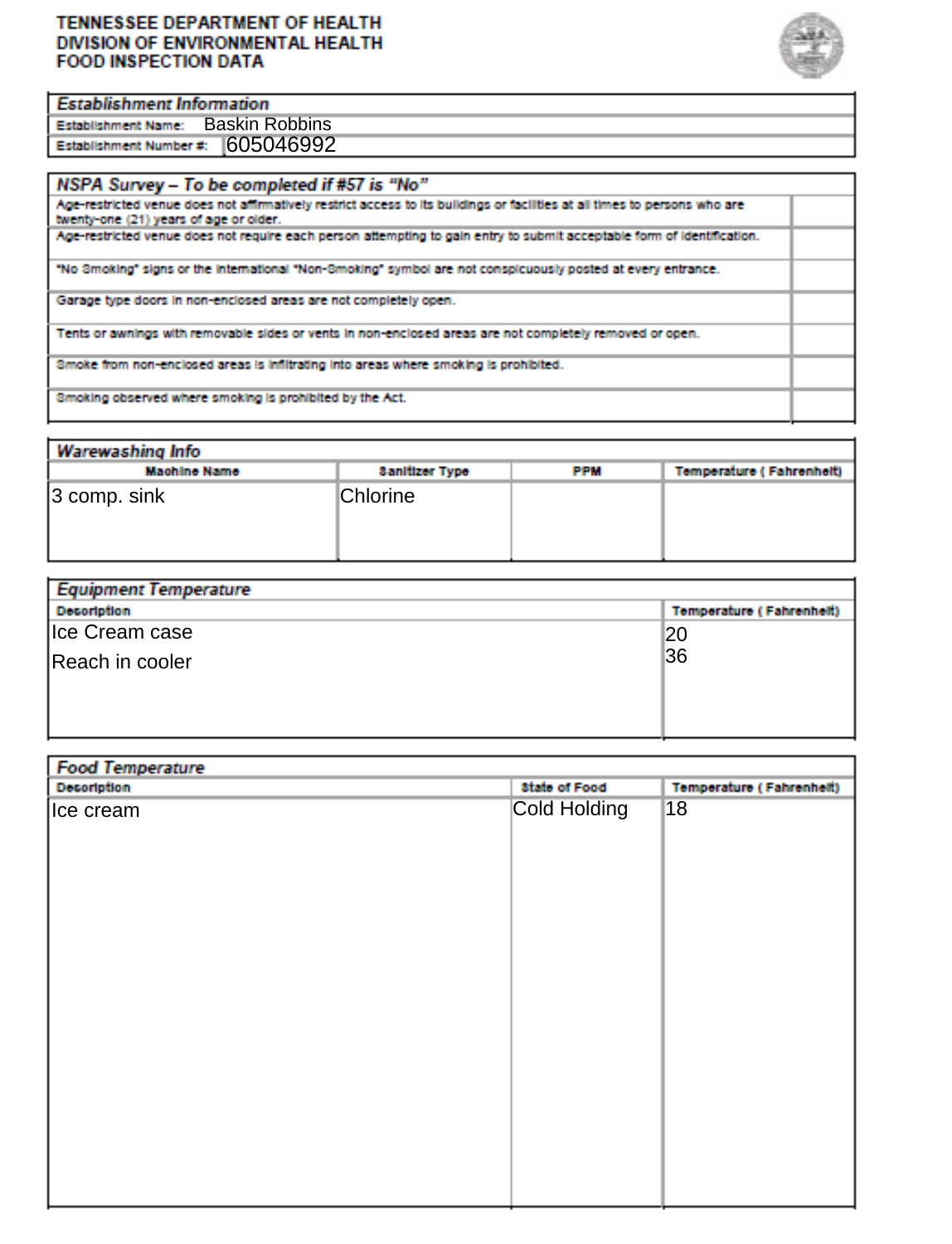#### **Observed Violations**

Total #  $13$ Repeated  $\boldsymbol{z}$  ()

14: Ice machine has black mold growth inside of it.

26: Sanitized water in 3 comp. sink did not have enough chlorine in it. Reading was 10 ppm.

34: Thermometer in reach in cooler reading at 0. The real temp is 36 F. Replace thermometer.

- 35: Food container found not labeled.
- 37: Food in freezer stored without being covered.
- 38: Staff nit wearing hair restraint.
- 42: Clean Spoons stored in dirty container.
- 45: Rusty can opener exterior surface.
- 47: Food equipment is dirty with food residue and food deposit.
- 51: Restrooms are dirty and damaged.
- 53: Damage and dirty walls and ceiling.
- 54: Low lighting in rear due to bulb outage.

55: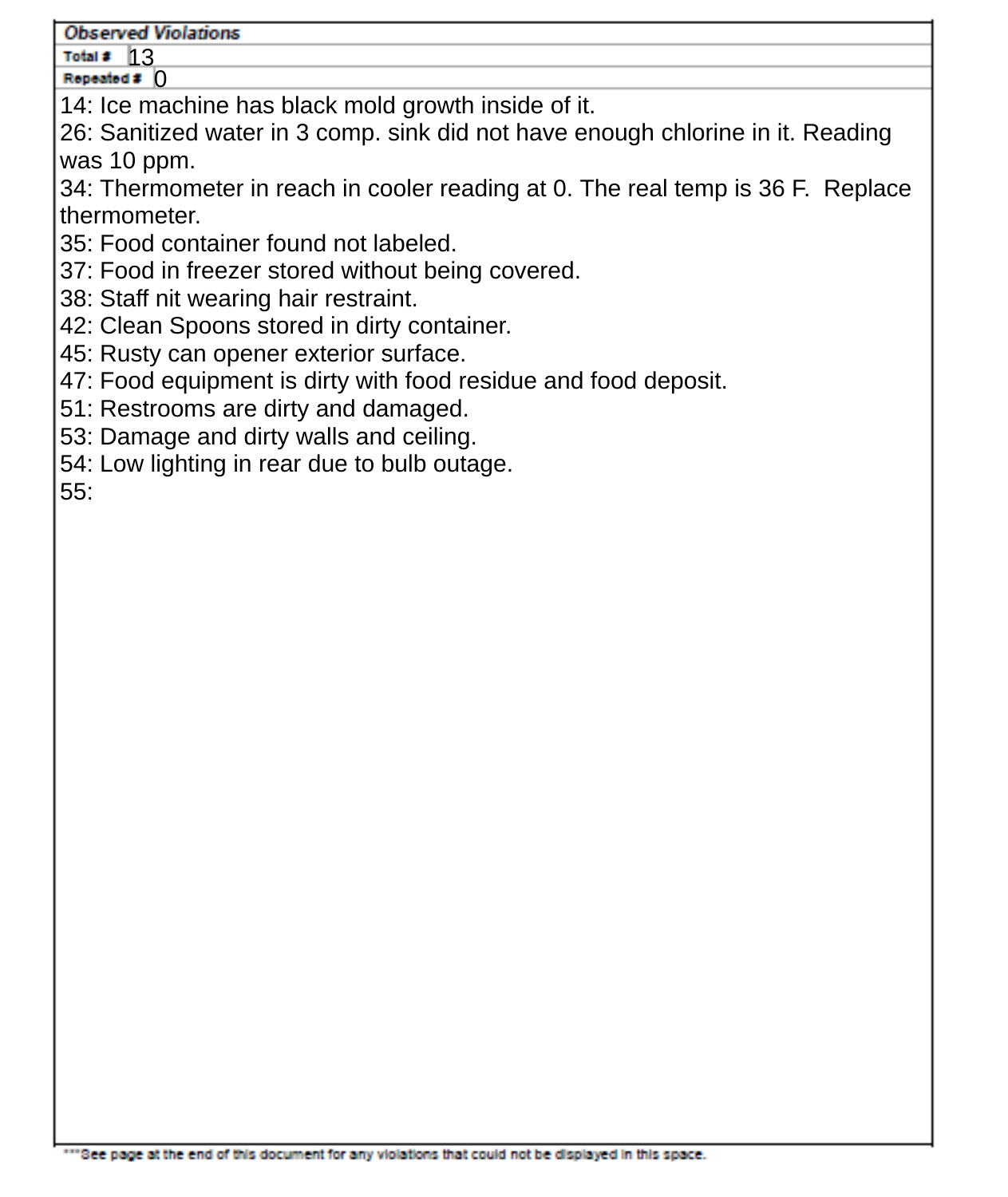### **TENNESSEE DEPARTMENT OF HEALTH** DIVISION OF ENVIRONMENTAL HEALTH **FOOD INSPECTION DATA**



### **Establishment Information**

Establishment Name: Baskin Robbins

Establishment Number: 605046992

#### **Comments/Other Observations**

1: (IN): PIC demonstrates knowledge by having no violations of priority violations during current inspection.

2: (IN): An employee health policy is available.

- 3: (IN) There are no food workers observed working with specific reportable symptoms or illnesses.
- 4: (IN) Employee isn't drinking, eating, or using tobacco in a food preparation area.
- 5: (IN) No employees exhibiting persistent coughing, sneezing, runny nose, or watery eyes.

6: Employee observed washing hands.

7: (IN) Employees are observed using suitable utensils or gloves to prevent bare hand (or arm) contact with ready-to-eat foods.

8: (IN): All handsinks are properly equipped and conveniently located for food employee use.

9: Sams

10: (NO): No food received during inspection.

11: (IN) All food was in good, sound condition at time of inspection.

12: (NA) Shell stock not used and parasite destruction not required at this establishment.

13: No raw food stored at this establishment.

15: (IN) No unsafe, returned or previously served food served.

16: (NA) No raw animal foods served.

17: (NA) No TCS foods reheated for hot holding.

18: (N.A.) No cooked food is cooled, prepares no TCS food from ambient temperature ingredients that require cooling, does not receive raw eggs, shellstock, or milk.

19: (NA) Establishment does not hot hold TCS foods.

20: Cold foods held at proper temp.

21: (NA) No Ready-to-eat, TCS foods prepared on premise and held, or commercial containers of ready-to-eat food opened and held, over 24 hours.

22: (NA) No food held under time as a public health control.

23: (NA) Establishment does not serve animal food that is raw or undercooked.

24: Dairy products obtain from approved source.

25: (NA) Establishment does not use any additives or sulfites on the premises.

27: (NA) Establishment is not required to have a variance or HACCP plan, performs no special processes. 57:

58:

\*\*\* See page at the end of this document for any violations that could not be displayed in this space.

**Additional Comments** *See last page for additional comments.*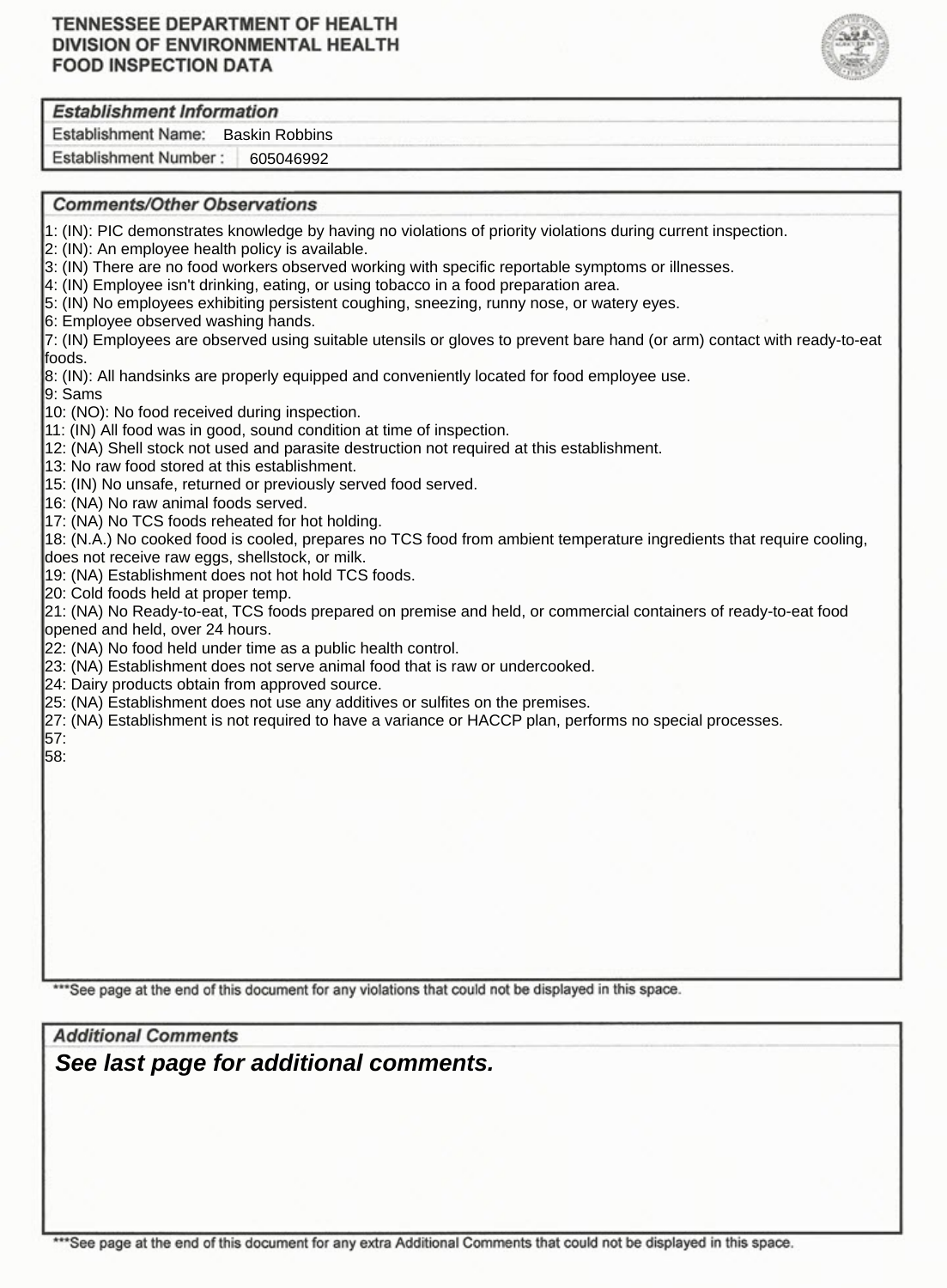# **Establishment Information**

Establishment Name: Baskin Robbins

Establishment Number: 605046992

**Comments/Other Observations (cont'd)** 

**Additional Comments (cont'd)** *See last page for additional comments.*